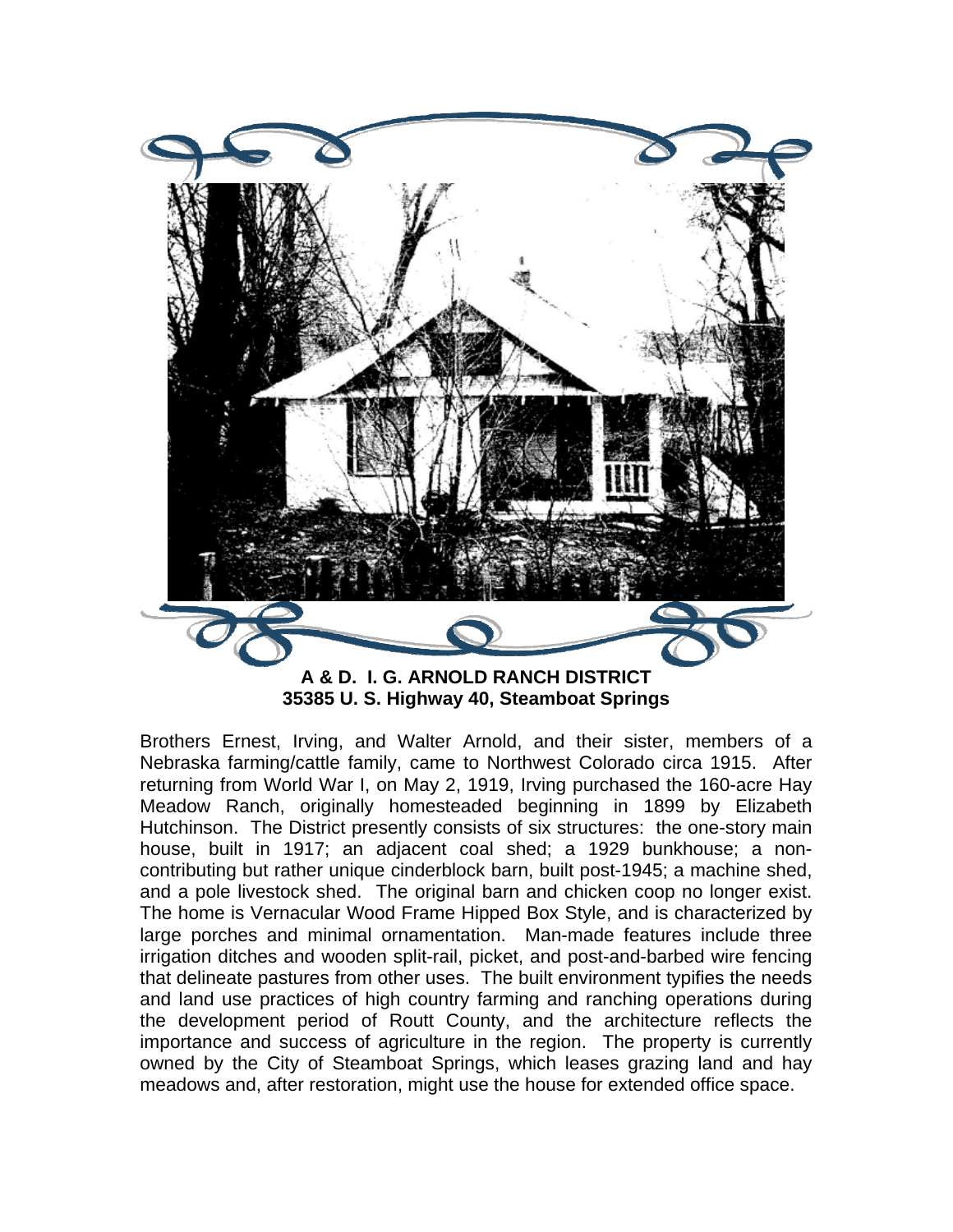#### **Elizabeth Doggett Hutchinson**

#### **Pioneer Rancher of Steamboat Springs**

Elizabeth Doggett Hutchinson was the first woman rancher of Steamboat Springs. As such, she may have been a victim of a land grab.

Not much is known of her early life. She was born in Maysville, Mason County, Kentucky, in 1832. **1** She married at a young age and the couple purchased a small parcel of land near Hannibal, Missouri, which they set about farming. In due course Elizabeth bore two daughters, Martha and Katherine.

When the Civil War broke out, Elizabeth's husband enlisted in the Confederate Army. Elizabeth continued to farm their land and raise her daughters alone. It is not known when or how her husband died, however, by war's end, Elizabeth was a widow at the age of thirty-three.

Within a year Elizabeth hired a man to help her with the menial labor of the farm. It would prove to be a fortuitous decision.

Frisbie Dewey Hutchinson was born in Canaan, Columbia County, New York, on June 6, 1844. The son of Benjamin Baldwin and Clarissa Dewey Hutchinson, he was named for his mother's first cousin, Navy Admiral George Dewey. Frisbie received his formal education in Canaan, after which the family moved to Michigan, where Benjamin engaged in farming. **2**

As soon as Hutchinson turned eighteen he enlisted in the Seventeenth Michigan Infantry, on July 21, 1862. Hutchinson was a private soldier serving with Company C. He and his fellow soldiers saw action in seventeen battles including one that earned them the moniker of the "Stonewall Regiment." On May 12, 1864, Frisbie Hutchinson was taken prisoner at Spottsylvania Courthouse in Virginia. He was incarcerated at the Andersonville prison in Georgia until the close of the war. In April 1865, when the war ended, Hutchinson had been imprisoned for eleven months. Following his release Hutchinson was sent to Camp Chase, Ohio, for medical attention as his health had severely deteriorated. He was mustered out of service on June 10, 1865. **3**

Returning to Michigan, Hutchinson furthered his education. He enrolled in an auctioneer school and eventually learned the trade of stonemason. Apparently neither trade allowed for a decent living or Hutchinson grew bored. In any case, by 1866 Hutchinson found himself in the employ of Elizabeth Doggett.

While Hutchinson managed to perform his farm chores, he did suffer from weakness from time to time. During one particular health crisis, Elizabeth nursed Hutchinson back to health, staying by his side through the ordeal. As often is the case, the two grew close and on October 10, 1867, Elizabeth Doggett married Frisbie Dewey Hutchinson. The bride was thirty-four and the groom was twenty-three.

The couple continued with the farm. To help make ends meet Hutchinson took a variety of jobs, including auctioneer work, and selling life insurance for the German Life Insurance Company of Rockford, Illinois, as well as the Home and Phoenix of New York.

In 1881 the Hutchinson family traveled to Colorado where Frisbie's parents had relocated in 1872. The couple stayed with his parents in Montezuma, for three months. So encouraged by the improvement of his health, Elizabeth and Frisbie returned home to make plans for a permanent move to Colorado. Three years later, Hutchinson traveled alone to Colorado where he rented a ranch ten miles north of Denver. Here he lived for over a year, learning how farm irrigation worked in an arid state, managing topsoil crops, and the economics of western farming.

Finally, in 1885, the Hutchinsons sold their farm and made the permanent move to Colorado. A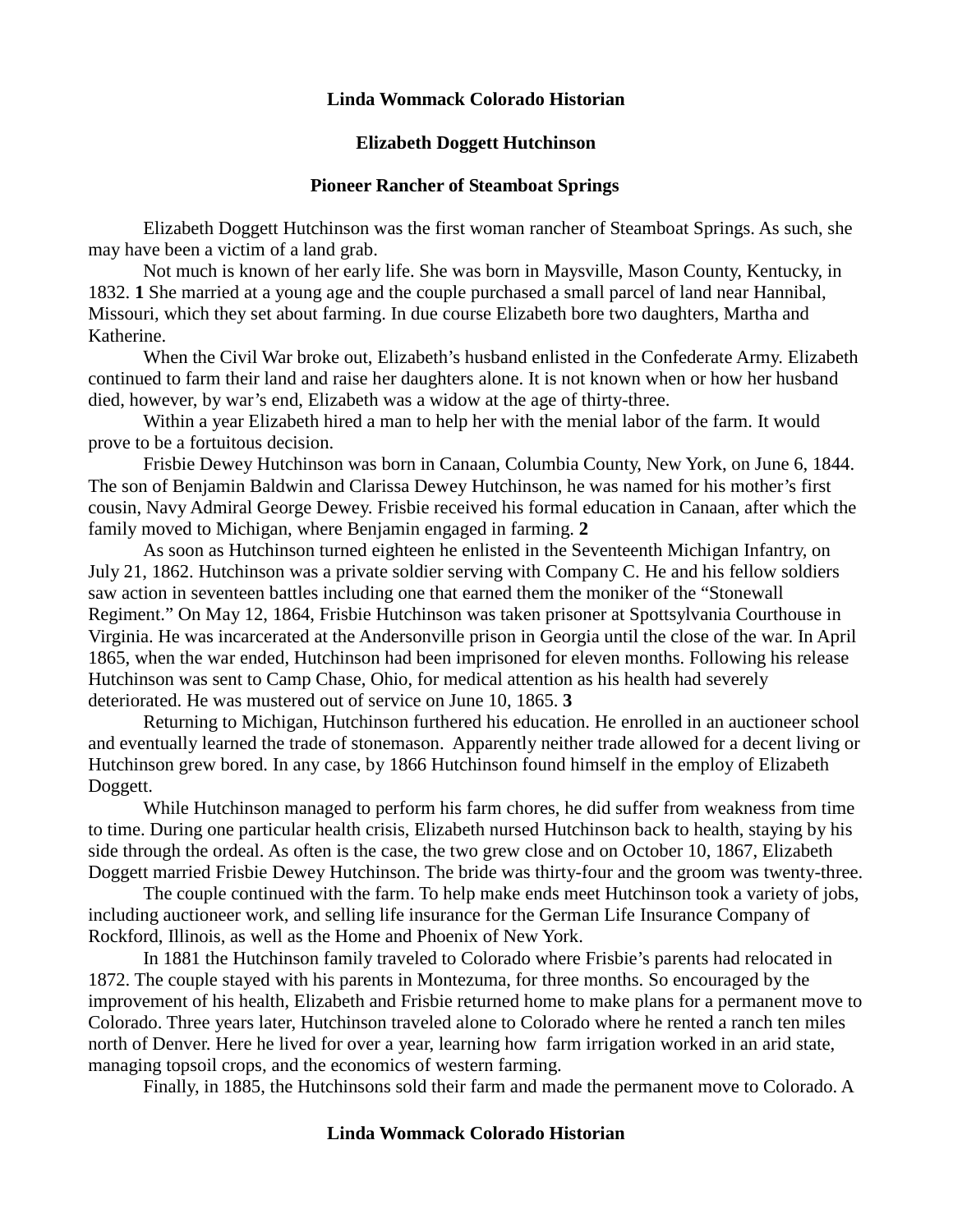year later, Frisbie Hutchinson preempted a section of land six miles southwest of Yampa, Colorado. He would later file a homestead claim on an additional one hundred and thirty acres.**4**

It is interesting to note that at this time Elizabeth was living in Steamboat Springs. She began investing in several businesses as well as acquiring land in Routt County. Elizabeth either paid cash for these acquisitions or managed to obtain bank loans. This sudden influx of cash and credit leads one to believe she and Frisbie possibly separated and Elizabeth received a cash settlement. In any case, the two are never again linked together despite both living in the same county.

Elizabeth purchased a very successful coal mine in the Twentymile area of Oak Creek, southwest of Steamboat Springs. Elizabeth's Hutchinson Mine provided her with enough income that soon she was independently wealth of her own accord. This allowed more investments which brought more wealth.

In 1890, Elizabeth's older daughter, Martha, along with her husband, Bud Hoskinson, and their three daughters, Meda, Murl, and Mona, moved to Steamboat Springs. Elizabeth must have been thrilled to have family, particularly her granddaughters, with her in Colorado. With financial security and family at her side, Elizabeth filed for divorce in Routt County in 1893. Her divorce was granted on September 20, 1893. **5**

Elizabeth filed a homestead claim in 1898 with the intent of operating a ranch. The land, one hundred and thirty acres, was located one mile south and west of Steamboat Springs. Within a year she had proved up her claim and received title to the land. While Elizabeth built out buildings and hired men to plant hay, the Hutchinson Ranch was strictly a working ranch, thus Elizabeth did not live on the property.

After the first successful hay crop, Elizabeth sold her ranch in 1900. So successful were subsequent hay crops that the land became known as "The Haymeadows." Herbert J. Kilburn purchased the property and continued with its hay operation.

Sixty-seven year old Elizabeth was not done investing. **6** With the proceeds she purchased additional parcels of land including a section of land in the Fairview Addition of Steamboat Springs. On September 15, 1904, Elizabeth filed on one hundred thirty acres in Township 1 North, Range 85 West, Section 26, in Routt County.

Shortly after the purchase of additional property various real estate groups, such as the powerful Yampa Valley Land and Cattle Company, and land owners began to file lawsuits against Elizabeth. The town of Steamboat Springs was booming and ranch land in Routt County commanded premium prices. Therefore, Elizabeth's land holdings were a desired commodity. While Elizabeth vigorously fought the lawsuits, her finances quickly dwindled. It most likely that this was the desired effect by those who sued her. Eventually, they got her land.

It was also during this time that Elizabeth began to suffer from ill health. She moved in with her daughter Martha and her family. Unfortunately her health did not improve. It is possible Elizabeth suffered from the diseases of Alzheimer's or dementia as she would wander off from Martha's home and be gone for days. Over the years Elizabeth's condition worsened. Eventually, after years of unsuccessful medical attention, Martha was forced to take drastic measures. In 1910, Martha presented her mother's case to a Routt County judge in an effort to have Elizabeth judged insane.

Judge Charles A. Morning agreed to hear the case. The inquest procedure was conducted in the small county courthouse facilities at Hahns Peak, the county seat of Routt County. Because court cases dealing with the insane were extremely rare, the Routt County newspapers covered the procedures on their front pages. An example is the June 24, 1910, issue of the *Yampa Leader*. Under the headline, "Mrs. Hutchinson Insane" the following article appeared: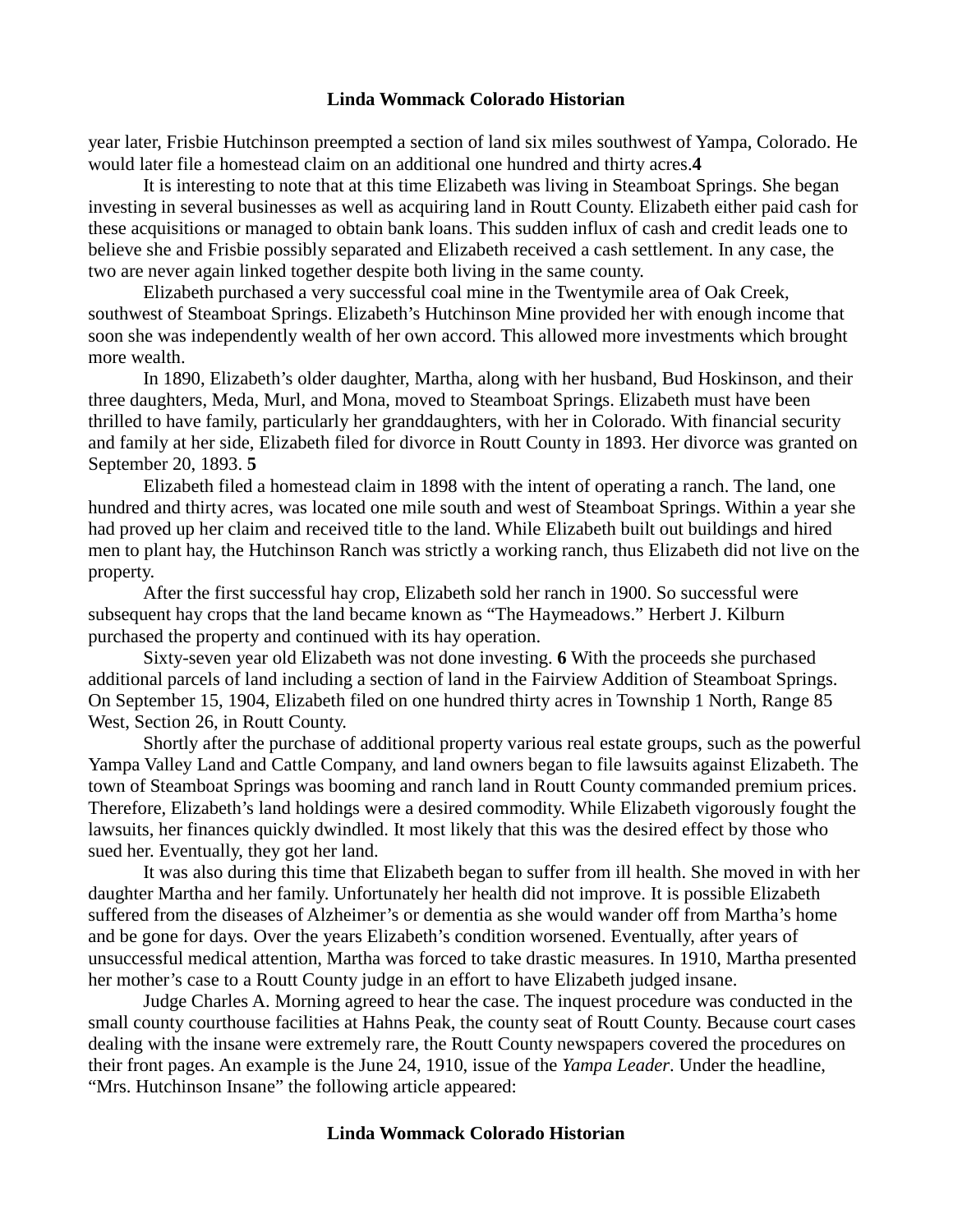*"Mrs. Elizabeth Hutchinson of Steamboat was taken to Hahn's Peak by Sheriff Campbell yesterday, and an inquisition is being held today to pass upon her sanity. It is said that for some time her mental condition has been going from bad to worse, and it was decided best to place her in an institution where she can have proper medical attention. Mrs. Hutchinson is an old timer in Routt county, and for many years was the owner of the famous Hutchinson coal bank in Twenty-mile park. She is the mother of Mrs. Bud Hoskinson of Steamboat, and at one time, from 1890 until 1892, she resided near Yampa."* 

After hearing testimony from Elizabeth's daughter, son-in-law, and one granddaughter, Judge Morning agreed to impanel a jury to pass judgment on the mental case of Elizabeth Hutchinson. Apparently due to a recent large fire in the region, the judge was unable to find six men within a few miles of Hahn's Peak to serve as jurors. Therefore he summoned six women from nearby farms and ranches to serve at the hearing. This caused a sensation as women had not yet been given the privilege by the state to serve on a court trial. To get around this, Judge Morning claimed a county hardship and temporarily suspended the all-men practice. This sensational trial was being talked about across the state.

The *Telluride Daily Journal* printed the *Associated Press* coverage of the trial on the front page of their paper dated June 24, 1910.

## *"Women Compose Jury Which Says Another Is Insane*

#### *By Associated Press'Hahn's Peak, Colo.*

*Unable to find a sufficient number of men eligible for jury duty, Judge Morning of the county court suspended the custom of men and summoned a jury composed wholly of women. With a true sense of the responsibilities imposed on them, every one of the women of the venire responded, and with the same sense of duty apparently when their deliberations of the evidence proved one of their own sex insane, they returned the verdict of guilty without hesitation. Only six are required on an insanity case jury. After all had qualified, their names were submitted as follows: Maud Keller, Mrs. M. Q. Starr, Marry Creswell, Kate Pulley, Emma McCormick and Mrs. Alice Ryan* [sic]*. The defendant was Elizabeth Hutchinson. Evidence was given by relatives and other witnesses, and when the case was submitted to the jury the court gave these brief instructions. '*

*I don't know whether to address you as the jury or a juress, but in either event the evidence is now submitted to you, and fate of the defendant is in your hands. Consider the evidence in an unbiased and impartial manner, and when you are able to agree on your deliberations do not permit the sex of the defendant to prejudice you in rendering a verdict.'* 

*The jury was out only a short time, and returned a verdict of guilty, then left the courtroom to return to their household duties. Since the fire* [at] *Hahn's Peak, the county seat of Routt county,* [sic] *has less than thirty inhabitants, and there were not enough eligibles in Judge Morning's entire district to form a venire."* 

Also on June 24, 1910, The *Routt County Sentinel*, under the headline, "Pioneer Goes to Pueblo," ran a story on the insanity trial:

*"There is something new every minute at Hahn's Peak. This week Mrs. Elizabeth Hutchinson was tried for lunacy before a jury in the county court. Owing to the scarcity of men Judge Morning was up*  against it, as the street urchin would say, for jurors, and he did not know how to relieve the dilemma.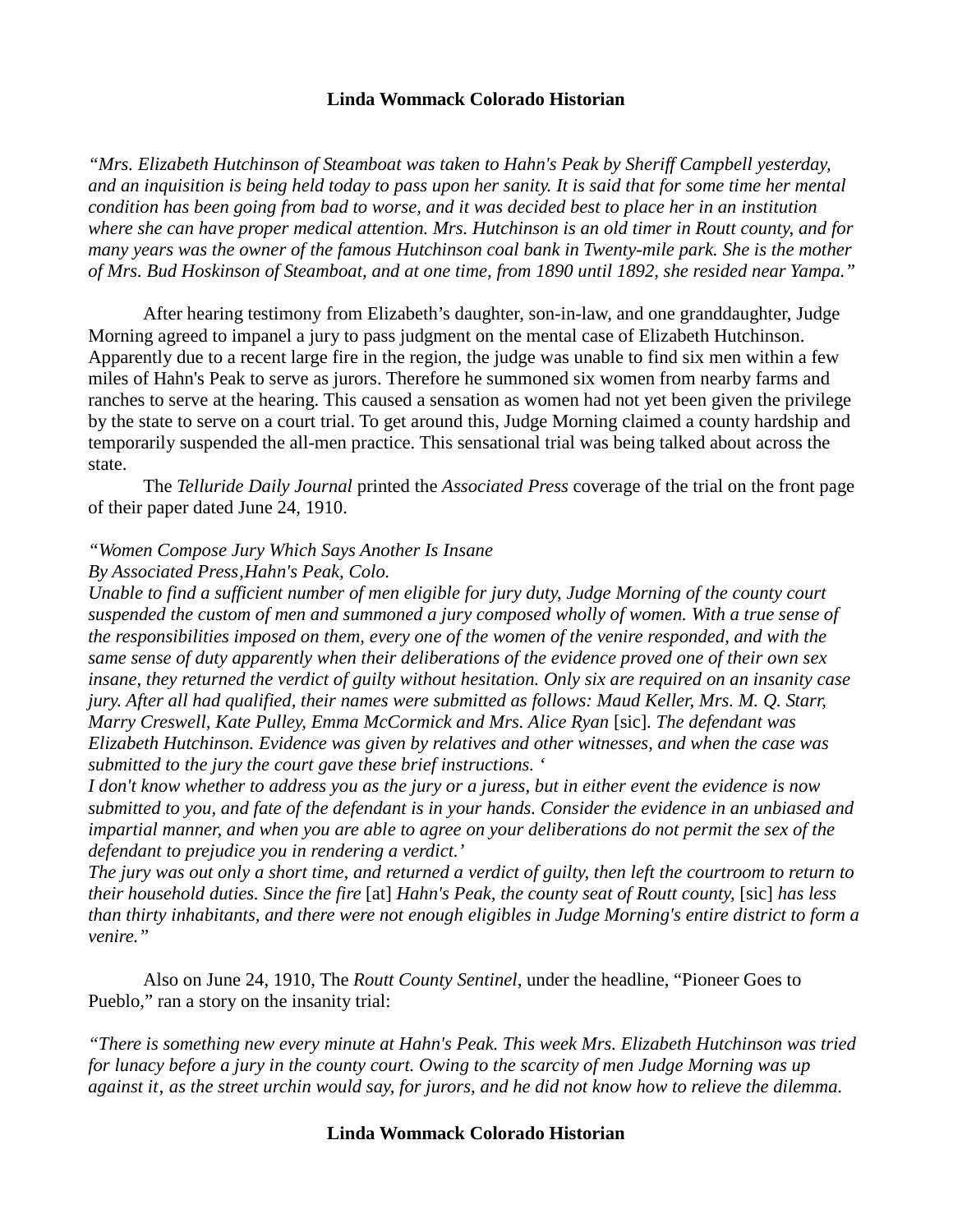*Finally one of the women at the Peak suggested that he secure a jury composed entirely of women. This caused the popular judge to go through every leaf in the statutes. He could not find where the female sex was barred from jury duty, and he got the sheriff busy at once. Here is the list: Mrs. Marshall Starr, foreman; Miss Maud Keller, Mrs. Mary Crisswell, Mrs. Kate Pulley, Mrs. Emma McCormick, Mrs. Alice M. Reagen. The jury whispered to the judge that Mrs. Hutchinson, according to evidence, was simple minded and that she should be taken care of. The court did the rest and the lady, accompanied by the sheriff and her grand-daughter, Miss Murl Hoskinson, started for the asylum at Pueblo this morning. Mrs. Hutchinson had a splendid home with her daughter, Mrs. Hoskinson, but frequently would wander off and remain away for days. This caused considerable alarm, and it was thought best to place her where she could receive protection and perhaps recover her mind. Several years ago Mrs. Hutchinson owned considerable property, among which was the Hutchinson coal mine in Twenty Mile from which she received a splendid income annually, but through foolish litigation owing to the hallucination that others were trying to beat her out of her possessions, she lost everything. As she has but a short time to live on account of advanced age her many friends in Routt county hope that she will pass the last few days in comfort."*

On the morning of June 26, 1910, Elizabeth Hutchinson was admitted to the Colorado State Insane Asylum in Pueblo, Colorado. Elizabeth's admission record lists her occupation as "Housekeeper." **7** Elizabeth would have been given hospital clothing, personal hygiene supplies, and shown to her room.

On June 29, 1910, the *Steamboat Pilot* printed a follow up story on Elizabeth's plight.

*"Judge Morning Has Jury of Six Women Mrs. Elizabeth Hutchinson was Thursday adjudged insane before Judge Morning in the county court and will be brought down today. Tomorrow she will be taken to Pueblo, being accompanied by her granddaughter, Miss Murl Hoskinson, who will give her attention on the trip. The trial held before Judge Morning yesterday was unique in the annals of the state, for the jury was composed entirely of women. The following ladies qualified and performed the duties of citizens with credit, showing that women do not shirk any of the responsibilities which go with the ballot: Mrs. Kate Starr, Mrs. Emma McCormick, Mrs. Kate Pulley, Mrs. Mary Creswell, Miss Maud Keller and Mrs. Reagan. It was a novel scene during the important trial with the jury box filled with women to pass upon the sanity of one of their sex, and it sets a new standard and precedent for women throughout the United States, and will be a powerful argument in support of women suffrage."* 

While this early observation may have had merit in future cases, it did not necessary help Elizabeth. Held at the state's insane asylum, perhaps against her will, she would spend the rest of her life at a drab, cold, and often uncaring facility.

A physician or assistant would have seen her at a prescribed time every day. The female matron oversaw the duties of service personnel on the female ward such as changing bedding, cleaning and diet of the patients. While Elizabeth would have been able to receive visitors, it is not known if anyone did visit her.

Elizabeth Hutchinson, aged seventy-nine, died alone at the insane asylum in Pueblo on January 2, 1913. She was buried at Pueblo's Roselawn Cemetery.

Today, Elizabeth's Hutchinson Ranch is listed on the Routt County Register of Historic Places. Owned by the City of Steamboat Springs, it is operated by the local Yampatika group. Named for a local Ute tribe, the Yampatika group hosts tours of the ranch as well as open-space management in